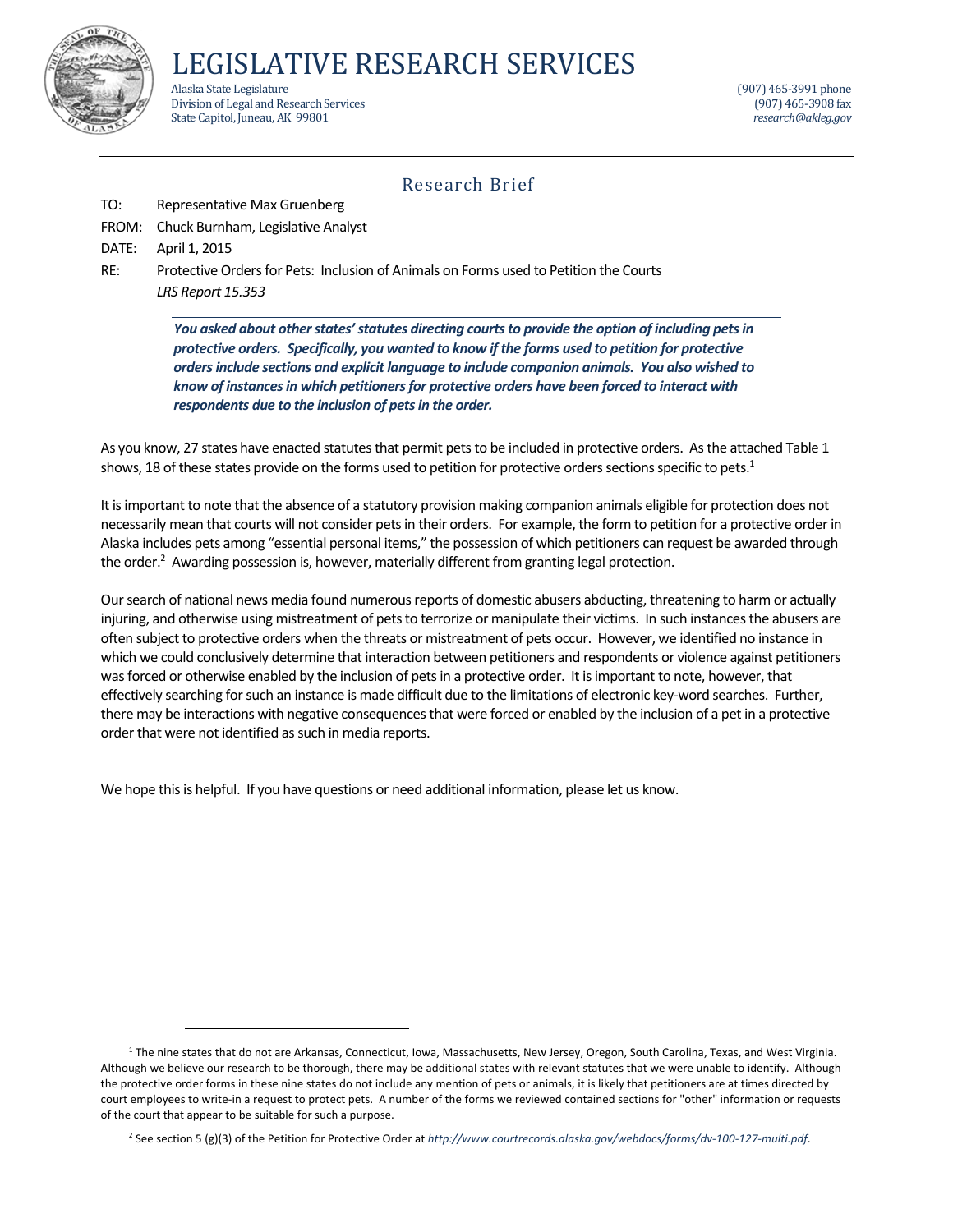| Table 1: Selected Information on States that Direct in Statute the Option of Including Pets in |                          |                                                                                                                                                                                                                                                                                                                                                                                                                                                                                                                  |  |  |
|------------------------------------------------------------------------------------------------|--------------------------|------------------------------------------------------------------------------------------------------------------------------------------------------------------------------------------------------------------------------------------------------------------------------------------------------------------------------------------------------------------------------------------------------------------------------------------------------------------------------------------------------------------|--|--|
|                                                                                                |                          | <b>Protective Orders</b>                                                                                                                                                                                                                                                                                                                                                                                                                                                                                         |  |  |
|                                                                                                | <b>Pets Addressed in</b> |                                                                                                                                                                                                                                                                                                                                                                                                                                                                                                                  |  |  |
| <b>State</b>                                                                                   | <b>Form Requesting</b>   | <b>Notes to the Forms</b>                                                                                                                                                                                                                                                                                                                                                                                                                                                                                        |  |  |
|                                                                                                | <b>Protective Order?</b> |                                                                                                                                                                                                                                                                                                                                                                                                                                                                                                                  |  |  |
| <b>Arizona</b>                                                                                 | Yes                      | Direction is provided as follows: If you are requesting an Order of<br>Protection to protect yourself, you may also ask the court to grant you<br>the custody, care, and control of any animal owned by you, the<br>defendant, or a minor child living in your household if you believe that<br>the defendant is a danger to the animals.                                                                                                                                                                        |  |  |
|                                                                                                |                          | http://www.azcourts.gov/Portals/33/DV/AllPOForms06032013REV.pdf                                                                                                                                                                                                                                                                                                                                                                                                                                                  |  |  |
| <b>Arkansas</b>                                                                                | No                       |                                                                                                                                                                                                                                                                                                                                                                                                                                                                                                                  |  |  |
|                                                                                                |                          | https://courts.arkansas.gov/system/files/Ex%20Parte%20Order%20of%20Protection%202011_0.pdf                                                                                                                                                                                                                                                                                                                                                                                                                       |  |  |
| <b>California</b>                                                                              | Yes                      | Section 11, "Care of Animals," directs that the respondent stay a<br>specified distance from and not "take, sell, transfer, encumber,<br>conceal, molest, attack, strike, threaten, harm, or otherwise dispose<br>of" the animals named in the order.                                                                                                                                                                                                                                                            |  |  |
|                                                                                                |                          | http://www.courts.ca.gov/documents/dv110.pdf                                                                                                                                                                                                                                                                                                                                                                                                                                                                     |  |  |
| Colorado                                                                                       | Yes                      | The respondent is ordered not to "molest, injure, kill, take, transfer,<br>encumber, conceal, dispose of, or threaten harm to an animal owned,<br>possessed, leased, kept or held by any other party, a minor child of any<br>other party, or an elderly or at-risk adult."                                                                                                                                                                                                                                      |  |  |
|                                                                                                |                          | https://www.courts.state.co.us/Forms/Forms_List.cfm?Form_Type_ID=24                                                                                                                                                                                                                                                                                                                                                                                                                                              |  |  |
| <b>Connecticut</b>                                                                             | No                       |                                                                                                                                                                                                                                                                                                                                                                                                                                                                                                                  |  |  |
|                                                                                                |                          | https://www.jud.ct.gov/webforms/forms/fm137.pdf                                                                                                                                                                                                                                                                                                                                                                                                                                                                  |  |  |
| <b>Hawaii</b>                                                                                  | Yes                      | Provides box to check and space for name(s) of pets.                                                                                                                                                                                                                                                                                                                                                                                                                                                             |  |  |
|                                                                                                |                          | http://www.courts.state.hi.us/docs/1FP/1FP752.pdf                                                                                                                                                                                                                                                                                                                                                                                                                                                                |  |  |
| <b>Illinois</b>                                                                                | Yes                      | Provides a section to direct that "the petitioner be granted the<br>exclusive care, custody, or control of any animal owned, possessed,<br>leased, kept, or held by either the petitioner or the respondent or a<br>minor child residing in the residence or household of either the<br>petitioner or the respondent and order the respondent to stay away<br>from the animal and forbid the respondent from taking, transferring,<br>encumbering, concealing, harming, or otherwise disposing of the<br>animal. |  |  |
|                                                                                                |                          | http://www.ilcadv.org/dv_law_in_il/OPPetitionFINAL.pdf                                                                                                                                                                                                                                                                                                                                                                                                                                                           |  |  |
| lowa                                                                                           | No                       |                                                                                                                                                                                                                                                                                                                                                                                                                                                                                                                  |  |  |
|                                                                                                |                          | https://www.legis.iowa.gov/docs/ACO/CourtRulesChapter/01-30-2015.4.pdf                                                                                                                                                                                                                                                                                                                                                                                                                                           |  |  |
| Louisiana                                                                                      | Yes                      | Section provided to indicate protection of solely and jointly owned<br>animals.                                                                                                                                                                                                                                                                                                                                                                                                                                  |  |  |
| http://www.lasc.org/court_managed_prog/LPOR/LPOR_forms.pdf                                     |                          |                                                                                                                                                                                                                                                                                                                                                                                                                                                                                                                  |  |  |
| <b>Maine</b>                                                                                   | Yes                      | Pets are among the personal property that can be petitioned for<br>protection on the form.<br>http://www.ptla.org/sites/default/files/PA-001.pdf                                                                                                                                                                                                                                                                                                                                                                 |  |  |

\_\_\_\_\_\_\_\_\_\_\_\_\_\_\_\_\_\_\_\_\_\_\_\_\_\_\_\_\_\_\_\_\_\_\_\_\_\_\_\_\_\_\_\_\_\_\_\_\_\_\_\_\_\_\_\_\_\_\_\_\_\_\_\_\_\_\_\_\_\_\_\_\_\_\_\_\_\_\_\_\_\_\_\_\_\_\_\_\_\_\_\_\_\_\_\_\_\_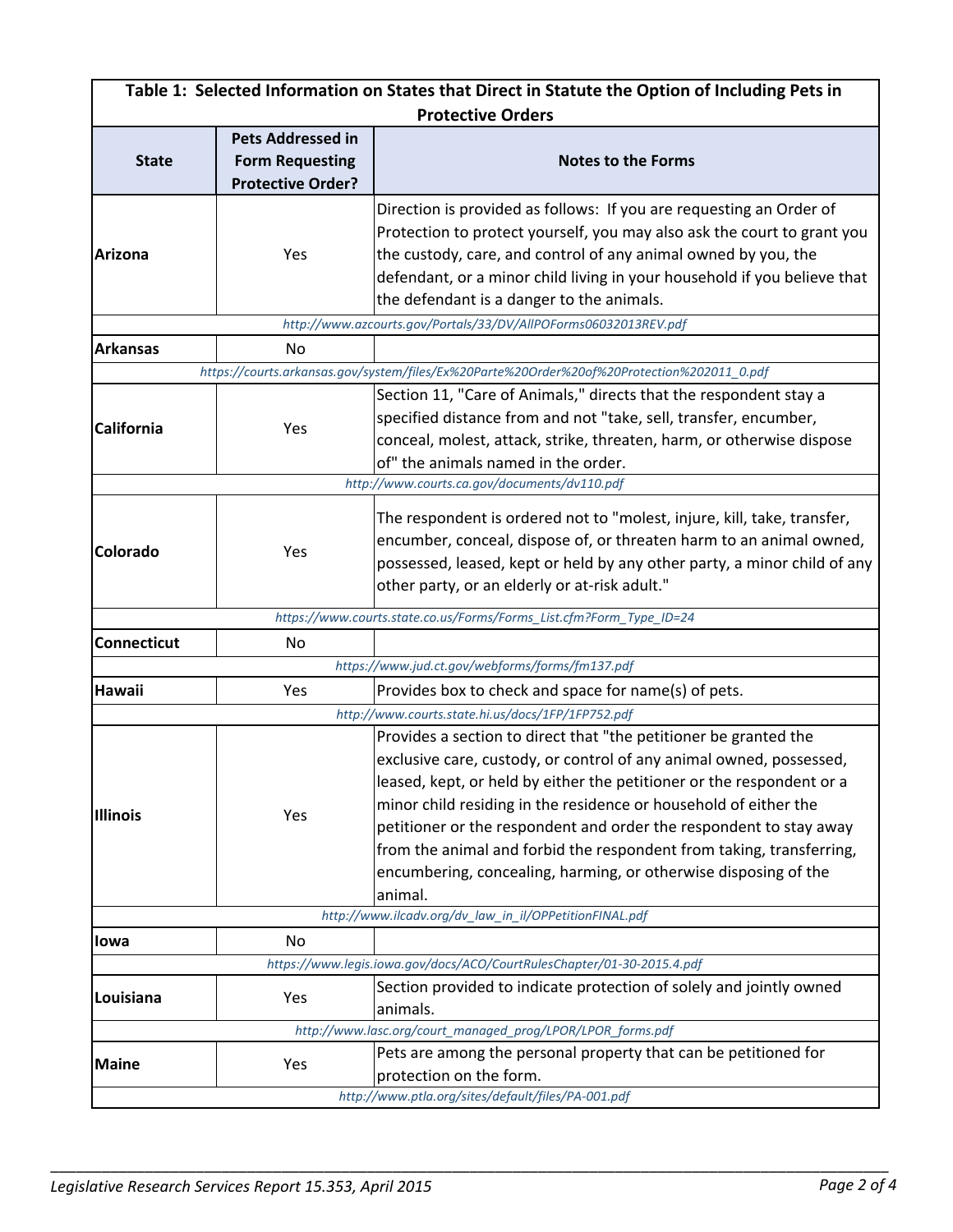| Table 1: Selected Information on States that Direct in Statute the Option of Including Pets in<br><b>Protective Orders (continued)</b> |                                                    |                                                                                           |  |  |  |
|----------------------------------------------------------------------------------------------------------------------------------------|----------------------------------------------------|-------------------------------------------------------------------------------------------|--|--|--|
|                                                                                                                                        |                                                    |                                                                                           |  |  |  |
| <b>State</b>                                                                                                                           | <b>Form Requesting</b>                             | <b>Notes to the Forms</b>                                                                 |  |  |  |
|                                                                                                                                        | <b>Protective Order?</b>                           |                                                                                           |  |  |  |
| Maryland                                                                                                                               | Yes                                                | Form provides for "temporary possession" of pets.                                         |  |  |  |
|                                                                                                                                        | http://mdcourts.gov/courtforms/joint/ccdcdv001.pdf |                                                                                           |  |  |  |
| <b>Massachusetts</b>                                                                                                                   | No                                                 |                                                                                           |  |  |  |
|                                                                                                                                        |                                                    | http://www.mass.gov/courts/forms/restrain-harass-forms-gen.html                           |  |  |  |
| Minnesota                                                                                                                              | Yes                                                |                                                                                           |  |  |  |
|                                                                                                                                        |                                                    | http://www.mncourts.gov/forms/public/forms/Domestic_Abuse/Order_for_Protection/OFP102.pdf |  |  |  |
|                                                                                                                                        | Yes                                                | Form provides option for courts to direct that the respondent is                          |  |  |  |
|                                                                                                                                        |                                                    | prohibited "either directly or through an agent, from physically injuring                 |  |  |  |
| Nevada                                                                                                                                 |                                                    | or threatening to injure any animal that is owned or kept by the                          |  |  |  |
|                                                                                                                                        |                                                    | Applicant, the minor child(ren), or YOU," and from taking possession of                   |  |  |  |
|                                                                                                                                        |                                                    | animals owned or kept by the petitioner or any minor children                             |  |  |  |
|                                                                                                                                        |                                                    | involved.                                                                                 |  |  |  |
|                                                                                                                                        |                                                    | http://www.nevadajudiciary.us/index.php/viewdocumentsandforms/func-startdown/8227         |  |  |  |
| <b>New</b>                                                                                                                             | Unknown                                            | Protective order form not readily available online.                                       |  |  |  |
| Hampshire                                                                                                                              |                                                    |                                                                                           |  |  |  |
| <b>New Jersey</b>                                                                                                                      | No                                                 |                                                                                           |  |  |  |
|                                                                                                                                        |                                                    | http://www.nj.gov/oag/dcj/njpdresources/dom-violence/dv-tro-trng-guide.pdf                |  |  |  |
|                                                                                                                                        | Yes                                                | Form directs respondent to "refrain from intentionally injuring or killing                |  |  |  |
| <b>New York</b>                                                                                                                        |                                                    | without justification" the companion animal(s) or pet(s) listed.                          |  |  |  |
|                                                                                                                                        |                                                    |                                                                                           |  |  |  |
|                                                                                                                                        |                                                    | https://www.nycourts.gov/forms/familycourt/pdfs/GF-5.pdf                                  |  |  |  |
|                                                                                                                                        |                                                    | From provides a box to check if the petitioner wants "the care,                           |  |  |  |
| <b>North Carolina</b>                                                                                                                  | Yes                                                | custody, and control of any animal owned, possessed, kept, or held as                     |  |  |  |
|                                                                                                                                        |                                                    | a pet by either party or minor child residing in the household granted                    |  |  |  |
|                                                                                                                                        |                                                    | to me."                                                                                   |  |  |  |
|                                                                                                                                        |                                                    | http://www.nccourts.org/forms/Documents/696.pdf                                           |  |  |  |
|                                                                                                                                        | Yes                                                | Box can be checked to protect "animal(s) owned by either of the                           |  |  |  |
| Oklahoma                                                                                                                               |                                                    | parties or any child living in the household, the Court should order                      |  |  |  |
|                                                                                                                                        |                                                    | Defendant to have no contact with said animal(s) and order possession                     |  |  |  |
|                                                                                                                                        |                                                    | and exclusive care of said animal(s) to the Petitioner."                                  |  |  |  |
|                                                                                                                                        |                                                    | http://www.oscn.net/forms/aoc_form/adobe/PO-Petition_for_PO_REVISION.pdf                  |  |  |  |
| Oregon                                                                                                                                 | No                                                 |                                                                                           |  |  |  |
|                                                                                                                                        |                                                    | http://courts.oregon.gov/Lane/docs/petition-3-10.pdf                                      |  |  |  |
| <b>South Carolina</b>                                                                                                                  | No                                                 |                                                                                           |  |  |  |
|                                                                                                                                        |                                                    | http://www.judicial.state.sc.us/forms/pdf/SCCA425AB.pdf                                   |  |  |  |
|                                                                                                                                        |                                                    | Two separate boxes allow petitioner to ask the court to direct the                        |  |  |  |
| <b>Tennessee</b>                                                                                                                       | Yes                                                | respondent not to "harm or threaten to hurt any animals that I/we                         |  |  |  |
|                                                                                                                                        |                                                    | own or keep," and to award "custody and control of any animal owned,                      |  |  |  |
|                                                                                                                                        |                                                    | possessed, leased, kept or held by me, the respondent, or the children                    |  |  |  |
|                                                                                                                                        |                                                    | listed above."                                                                            |  |  |  |
|                                                                                                                                        |                                                    | http://www.tncourts.gov/sites/default/files/docs/final_petition_12-15-10_0.pdf            |  |  |  |
|                                                                                                                                        |                                                    |                                                                                           |  |  |  |

\_\_\_\_\_\_\_\_\_\_\_\_\_\_\_\_\_\_\_\_\_\_\_\_\_\_\_\_\_\_\_\_\_\_\_\_\_\_\_\_\_\_\_\_\_\_\_\_\_\_\_\_\_\_\_\_\_\_\_\_\_\_\_\_\_\_\_\_\_\_\_\_\_\_\_\_\_\_\_\_\_\_\_\_\_\_\_\_\_\_\_\_\_\_\_\_\_\_